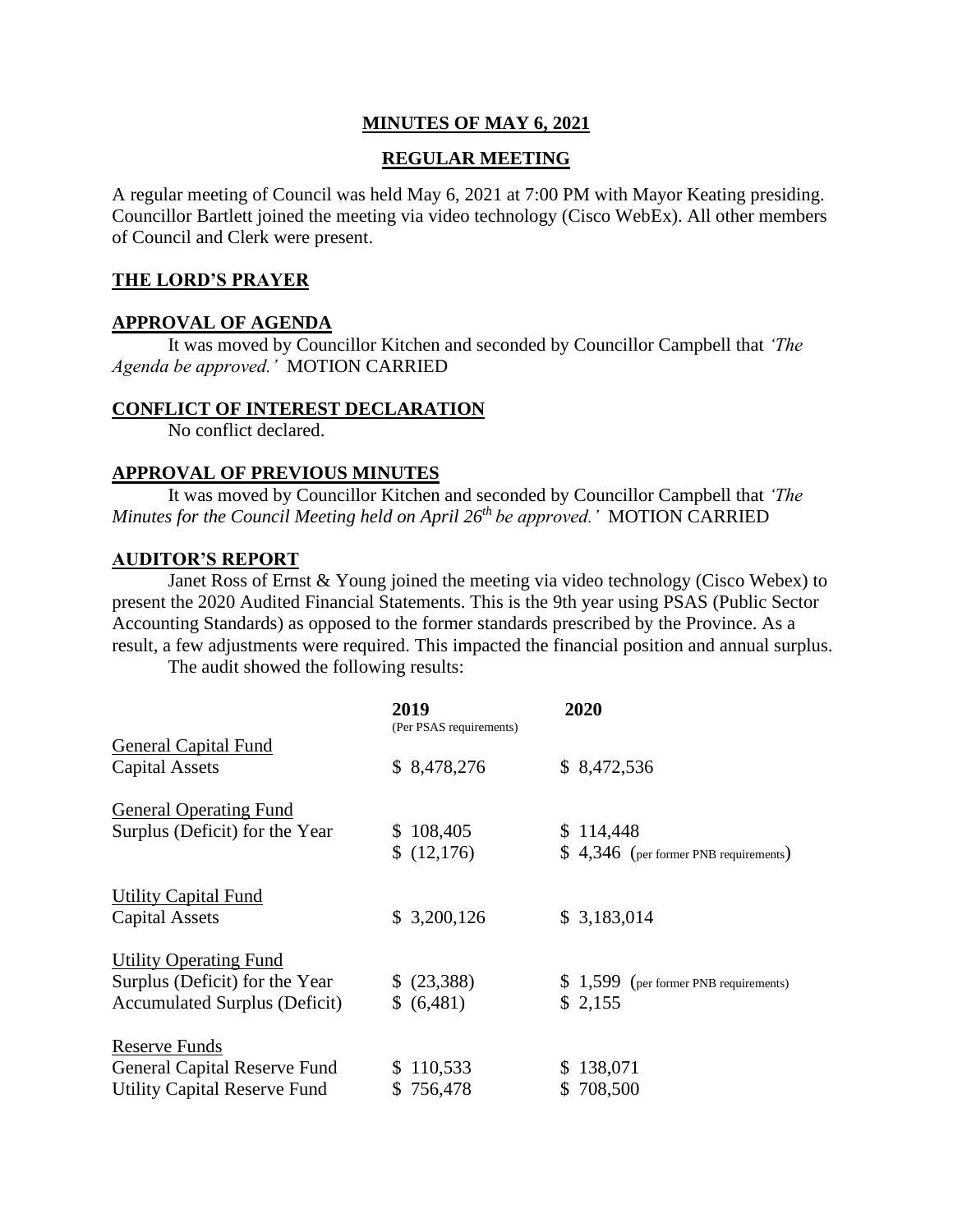#### **Questions / Comments:**

Surplus – Asked to put it simply what position the Village is in, Janet Ross explained that the General Operating Fund closed 2020 with a \$4,346 surplus and the Utility Operating Fund closed 2020 with a \$1,599 surplus. These will have minimal impact on 2022 and 2023 budgets. Debt Ratio- Councillor Bartlett asked if Salisbury's debt ratio of five per cent is reasonable. Janet Ross explained that it is higher than usual for Salisbury based on the Village's history of very low debt ratios. However, she further stated that five per cent is very low when compared with other municipalities. She added that it is not favourable to have a debt ratio that is too low; for example, between 0 and 2 per cent, because that could suggest that the municipality is not investing in its assets. So, Salisbury is in very good shape at five per cent.

On behalf of Council, Mayor Keating thanked Janet Ross for her presentation of the 2020 Financial Statement Highlights and the 2020 Audited Financial Statements. She offered best wishes to outgoing members of Council and welcomed the incoming mayor and potential members of Council in attendance.

It was moved by Councillor Kitchen and seconded by Councillor Campbell that *'The Village of Salisbury accept the Audited Financial Statements for 2020 as presented by Ernst & Young.'* MOTION CARRIED Mayor and Clerk signed the audited financial statements. Copies will be forwarded to the Minister as required.

## **DIRECTOR OF INFRASTRUCTURE AND PUBLIC WORKS REPORT**

Councillor Kitchen read report provided by Director of Infrastructure and Public Works. Petitcodiac River Erosion Project - A funding application to the Environmental Trust Fund was denied by the New Brunswick Department of Environment and Local Government. The municipality and Fort Folly Habitat Recovery (FFHR) have been communicating about this decision and are attempting to develop some type of contingency plan in order to salvage Phase II of the project. Phase I construction involving the "Rock Toe" shows signs of significant failure, but this aspect of the project has not yet been discussed with FHHR.

Highland Park Restroom Facility - Wells 2021-1 and 2021-2 have been fully developed and the municipality is awaiting the submission of a comprehensive report which outlines all aspects of well yields, water quality, decommissioning of wells 2016-1 and 2016-2, and recommendations for water treatment in order to provide safe potable water for public use. Issuance of a public tender for this project is expected to occur in the next few weeks once detailed design of the mechanical systems can be finalized.

Canada Healthy Communities Initiative - The second intake of applications for funding under this program is expected to open on May 14, 2021. The current opinion of probable cost associated with the upgrade concept to the former CN Albert Line bridge is approximately \$303,600.00 (including gross HST).

Municipal-Wide Park Facilities Assessment and Revitalization Plan - Site visits for all facilities have been conducted and public consultation material is being prepared.

Pump Station Siding Replacement - Contractor has been selected and all required materials have been delivered to the municipality. Installation of the cladding material will take place during the last two weeks of May. Municipal staff have been making initial preparations.

Master Plan and Space Needs Assessment - Site condition assessments of all civic facilities have been completed. Standardized survey document has been prepared and will be distributed to staff for completion. Individual staff interviews are expected to take place on May 13, 2021 upon verification of scheduling.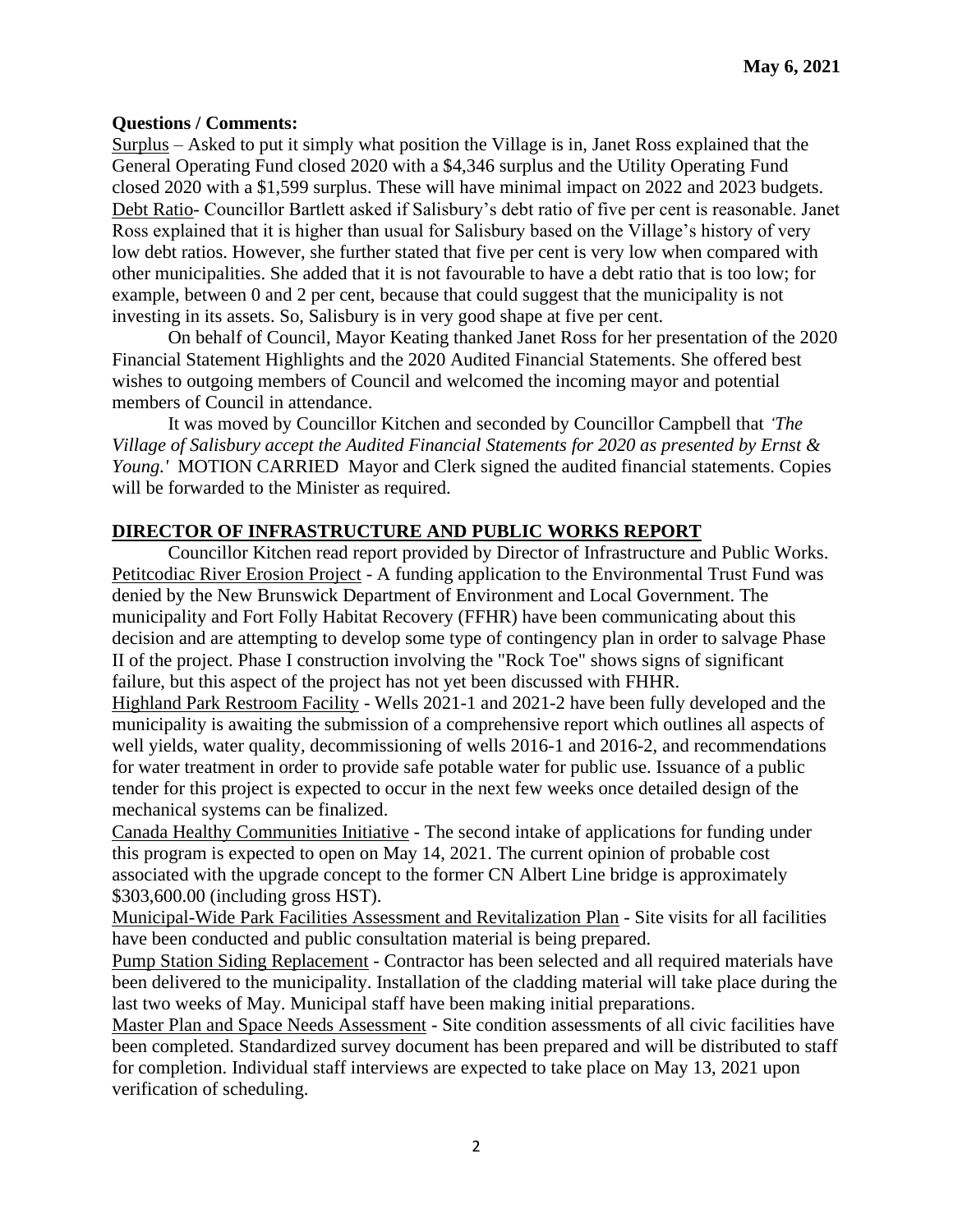Waddy Farmland Stormwater Management Plan - Plan is at an approximate stage of 75 per cent completion and did require additional topographic survey data in order to properly identify an unusual network of drainage ditches and the use of abandoned sanitary sewer mains. Investing in Canada's Infrastructure Program – Polishing Pond - Update from the Regional Development Corporation on the status of the municipality's funding application indicates that a decision might not be made until the end of May. The delay in this process will make the complete undertaking of this project extremely difficult before September 30, 2021 if the municipality is ultimately selected as a recipient.

## **DIRECTOR OF RECREATION AND WELLNESS REPORT**

Director of Recreation and Wellness joined the meeting to provide the following report. Summer Staff – The department has begun interviews to hire its first two Summer employees. Summer Sports – The busy season has begun with soccer and baseball preparations underway, including registration for soccer.

Director of Recreation and Wellness expressed many thanks to current Council and municipal staff, including his Assistant Director, for all of their help during his first month on the job. He is looking forward to working with the new Council and has already met some of the candidates.

Mayor Keating and Council thanked him for his hard work and for attending the meeting.

## **BUSINESS ARISING FROM MINUTES**

Erosion

As referenced earlier in the meeting during the Director of Infrastructure and Public Works report, due to the municipality's application for funding being denied by the Province of New Brunswick's Environmental Trust Fund, the second phase of the riverbank restoration project remains in question unless an alternate source of funding can be secured.

### Railway Trestle (Bridge)

Also referenced in the Director of Infrastructure and Public Works report, a grant for trestle improvements is being applied for through the Canada Healthy Communities Initiative.

## By-Law Amendment No. 51-2 – Zoning Map

By-Law Amendment No. 51-2 Zoning Map is ready to be sent for formal registration with the Province. This item can now be removed from the agenda.

## **CORRESPONDENCE**

## **The following items were discussed by accommodated and remaining correspondence placed on file:**

No correspondence to discuss.

## **FIRE DEPARTMENT REPORT**

No report this meeting. Presentation of a years-of-service medal and certificate still has to be arranged for one of the firefighters. Mayor Keating took time to thank the volunteer fire department, as he has done with all volunteers, for everything they do for the village, fulfilling such an important role in the community.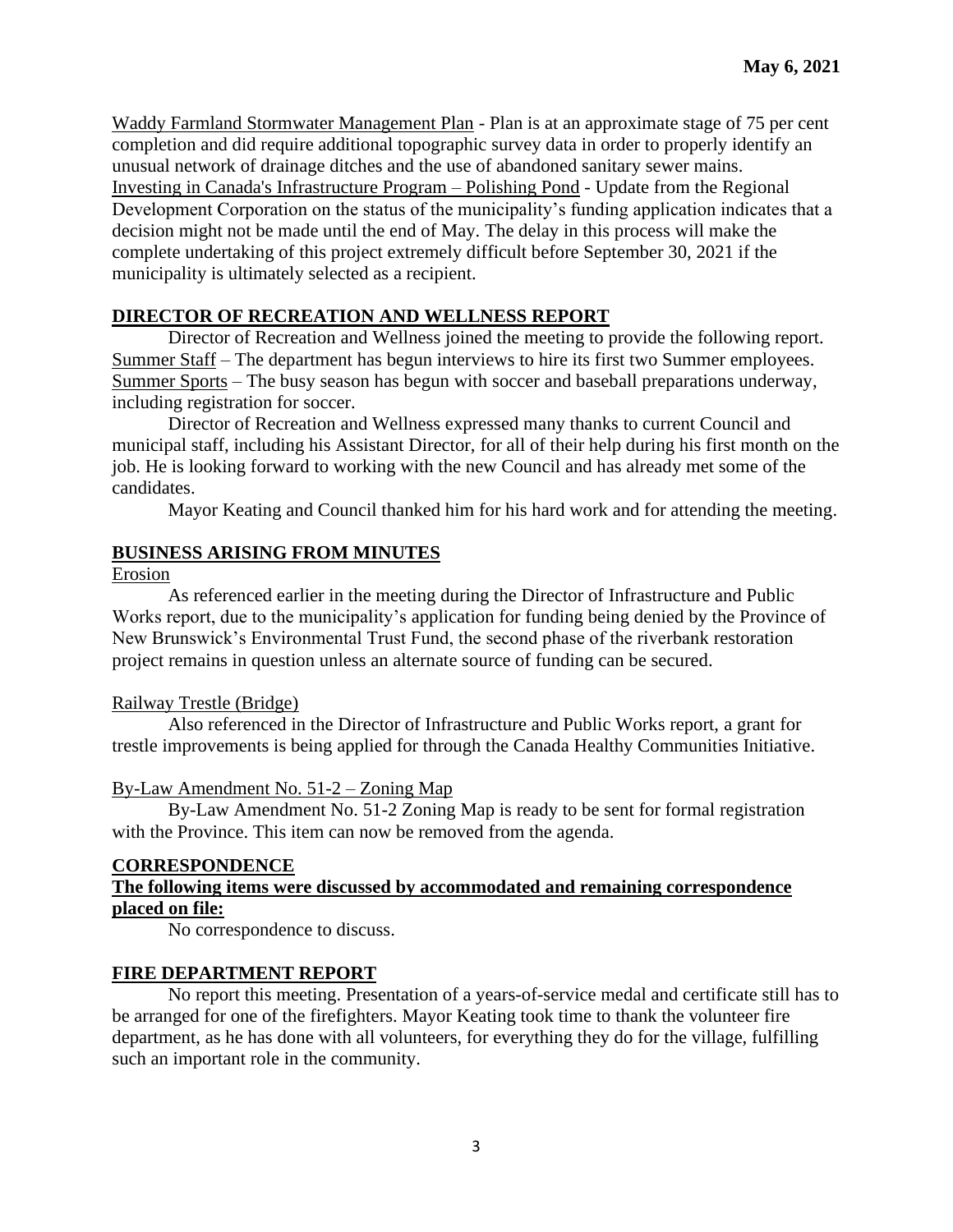## **RCMP REPORT**

No report this meeting. They are hoping to start attending more frequently. In the past they have attended once each month or two.

## **MAYOR'S REPORT**

Hiring Committee, Administrative Assistant – On April 30<sup>th</sup>, May 3<sup>rd</sup> and May 5<sup>th</sup>, participated in first and second round of interviews for the Village Office position of Administrative Assistant.

# **COUNCILLORS' REPORTS**

### **Councillor Bartlett**

Goodbye – To fellow members of Council, stated it was a pleasure working with them.

## **Councillor Campbell**

Hiring Committee, Administrative Assistant – On April 30<sup>th</sup>, May 3<sup>rd</sup> and May 5<sup>th</sup>, participated in first and second round of interviews for the Village Office position of Administrative Assistant.

### **Councillor Kitchen**

Hiring Committee, Administrative Assistant – On April 30<sup>th</sup>, May 3<sup>rd</sup> and May 5<sup>th</sup>, participated in first and second round of interviews for the Village Office position of Administrative Assistant.

Goodbye – Reflecting on his 25 years on Council, mused what it is that makes a community great, pointing to its residents, businesses, protective services, volunteers and municipal staff, further stating that it has been a real honour to work with Council and serve in this role.

## **CLERK'S REPORT**

Local Governance Reform – When Council met last, Clerk was asked to see what other municipalities were doing with regards to responding to the Local Governance Reform process. Only two municipalities replied that their new councils were going to meet with staff to discuss the matter and formulate responses. It was decided that the outgoing and incoming councils for Salisbury would gather informally late in the month following the announcement of the municipal election results to discuss a statement to be made by the Village in time for the May 31<sup>st</sup> deadline for responses to scenarios presented in the green paper. Meantime, Councillor Campbell encouraged everyone to take part in the evening online public consultation sessions scheduled for May  $18<sup>th</sup>$  and  $20<sup>th</sup>$ .

Moncton Wildcats – Fourteen different pairs of people enjoyed the Village of Salisbury tickets, three of the pairs on two occasions. Eleven scheduled home games remained not played by season's end, for which the Village will be credited/reimbursed for.

Complaints About Loose Dogs – People are more frequently allowing their dogs to run off-leash at the Wetland Trail. This is a concern due to both the trail being a Ducks Unlimited wetland and this being nesting season, a particularly sensitive time, and the fact that allowing dogs to be offleash in any public area is a violation of the municipality's Animal Control by-law. The municipality's Animal Control provider will be contacted about enforcement.